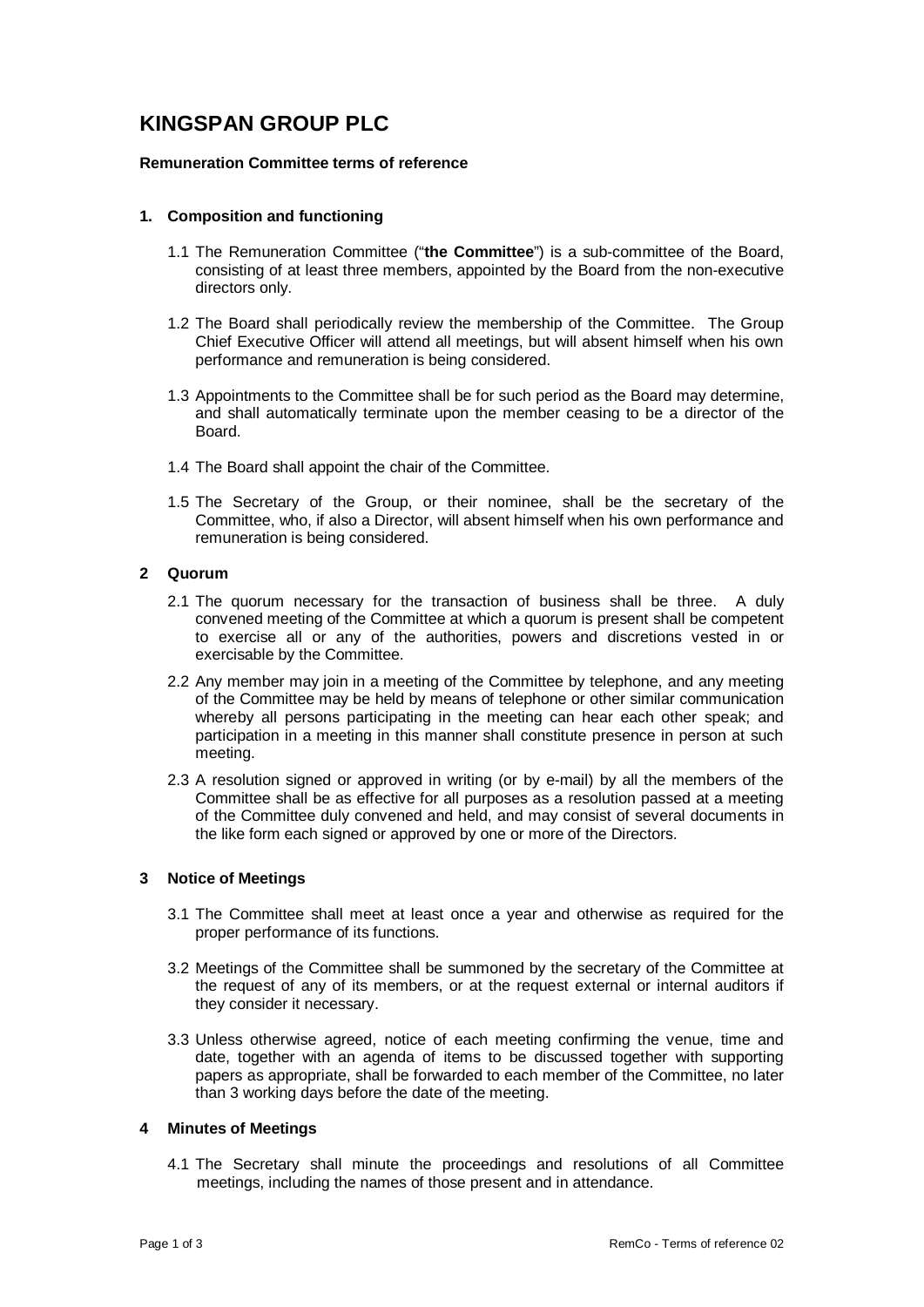4.2 Minutes of Committee meetings shall be circulated promptly to all members of the Committee and the Chairman of the Board and, once agreed, to all other members of the Board, unless a conflict of interest exists.

## **5 Duties**

The Committee shall:

- 5.1 Determine the remuneration of the Company's Executive Directors (and such other directors of subsidiary companies as the Board may determine), such remuneration to include, where appropriate, bonuses, other incentive payments, pension contributions and share options.
- 5.2 In determining such remuneration, seek specialist independent advice and take into account all factors which it deems necessary to ensure that the Executive Directors are provided with appropriate incentives to encourage enhanced performance and are, in a fair and responsible manner, rewarded for their individual contributions to the success of the Group.
- 5.3 Agree a reference group of appropriate peer organisations in Ireland and elsewhere against whom to benchmark the nature and level of remuneration on an ongoing basis.
- 5.4 Set performance objectives for the Group Chief Executive Officer, and such other Executive Directors as approved by the Board reviewing performance annually, agreeing basic rate of pay and the nature and level of any bonuses due.
- 5.5 Determine the policy and scope of pension arrangements for the Executive Directors.
- 5.6 Recommend to the Board, for approval by the members at the AGM, the appropriate level of fees for non-executive directors. In doing so, they may seek independent external specialist advice.
- 5.7 Recommend to the Board, for approval by the members at an EGM where necessary, the adoption of any new share option or long-term incentive scheme or the variation or termination of any existing such scheme.
- 5.8 Approve the grant of options and/or long-term incentives to the Company's Executive Directors (and such other directors of subsidiary companies as the Board may determine) pursuant to any such approved scheme.
- 5.9 Ensure that provisions regarding disclosure of remuneration, in accordance with current best practice, are fulfilled.
- 5.10 The Group Chief Executive Officer shall have the power to grant options and/or longterm incentives to the senior executives and employees of the Group (excluding the Executive Directors) pursuant to any such scheme in accordance with any policy or grant criteria (whether as to number, value or otherwise) as the Committee may from time to time set out.

## **6 Annual General Meeting**

The Chairman of the Committee shall attend the Annual General Meeting prepared to respond to any shareholder questions on the Committee's activities.

#### **7 Authority**